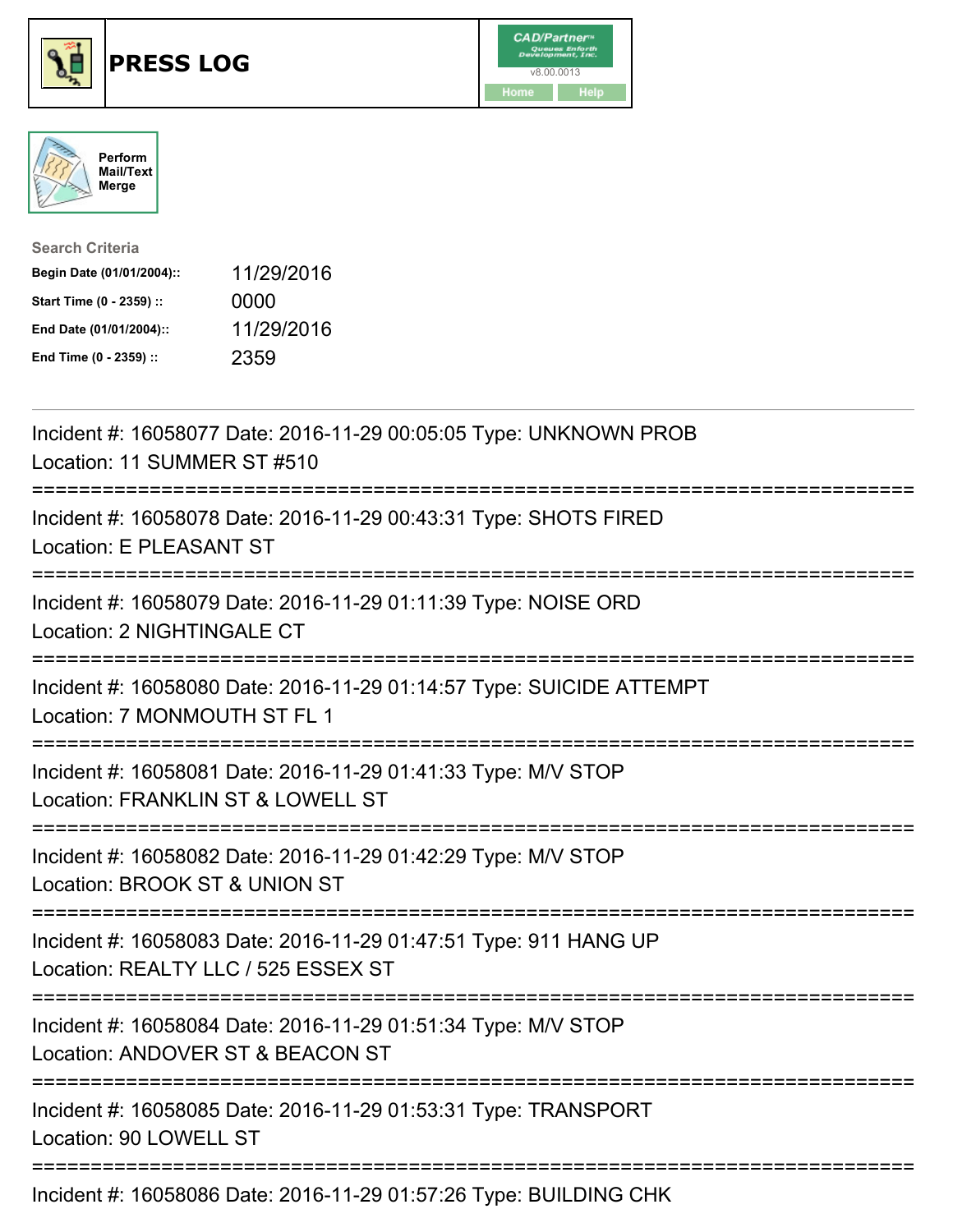| Location: GLCAC / 581 ANDOVER ST                                                                                                                    |  |
|-----------------------------------------------------------------------------------------------------------------------------------------------------|--|
| ====================<br>Incident #: 16058087 Date: 2016-11-29 02:01:44 Type: M/V STOP<br>Location: 62 BEACON ST                                     |  |
| Incident #: 16058088 Date: 2016-11-29 02:10:29 Type: M/V STOP<br>Location: NIGHTINGALE CT & WATER ST<br>==================                          |  |
| Incident #: 16058089 Date: 2016-11-29 02:11:44 Type: M/V STOP<br>Location: ESSEX ST & UNION ST                                                      |  |
| ---------------------<br>-------------<br>Incident #: 16058090 Date: 2016-11-29 02:21:56 Type: M/V STOP<br>Location: BROADWAY & MANCHESTER ST       |  |
| Incident #: 16058091 Date: 2016-11-29 02:25:58 Type: M/V STOP<br>Location: BROADWAY & PARK ST                                                       |  |
| :==================================<br>Incident #: 16058092 Date: 2016-11-29 02:31:56 Type: BUILDING CHK<br>Location: LAWRENCE TANK / 26 WENDELL ST |  |
| Incident #: 16058093 Date: 2016-11-29 02:32:11 Type: M/V STOP<br>Location: HAVERHILL ST & JACKSON ST                                                |  |
| Incident #: 16058096 Date: 2016-11-29 02:40:02 Type: MEDIC SUPPORT<br>Location: 159 MARGIN ST FL 2                                                  |  |
| Incident #: 16058095 Date: 2016-11-29 02:40:50 Type: BUILDING CHK<br>Location: 85 SALEM ST                                                          |  |
| Incident #: 16058094 Date: 2016-11-29 02:41:04 Type: M/V STOP<br><b>Location: 75 MANCHESTER ST</b>                                                  |  |
| Incident #: 16058097 Date: 2016-11-29 03:02:32 Type: DRUG OVERDOSE<br>Location: WEST STREET PARK / WEST ST                                          |  |
| Incident #: 16058098 Date: 2016-11-29 03:24:03 Type: NOISE ORD<br>Location: 5 HAVERHILL ST FL 1                                                     |  |
| Incident #: 16058099 Date: 2016-11-29 03:34:42 Type: M/V STOP<br>Location: WINTHROP AV                                                              |  |
| Incident #: 16058100 Date: 2016-11-29 03:40:00 Type: BUILDING CHK                                                                                   |  |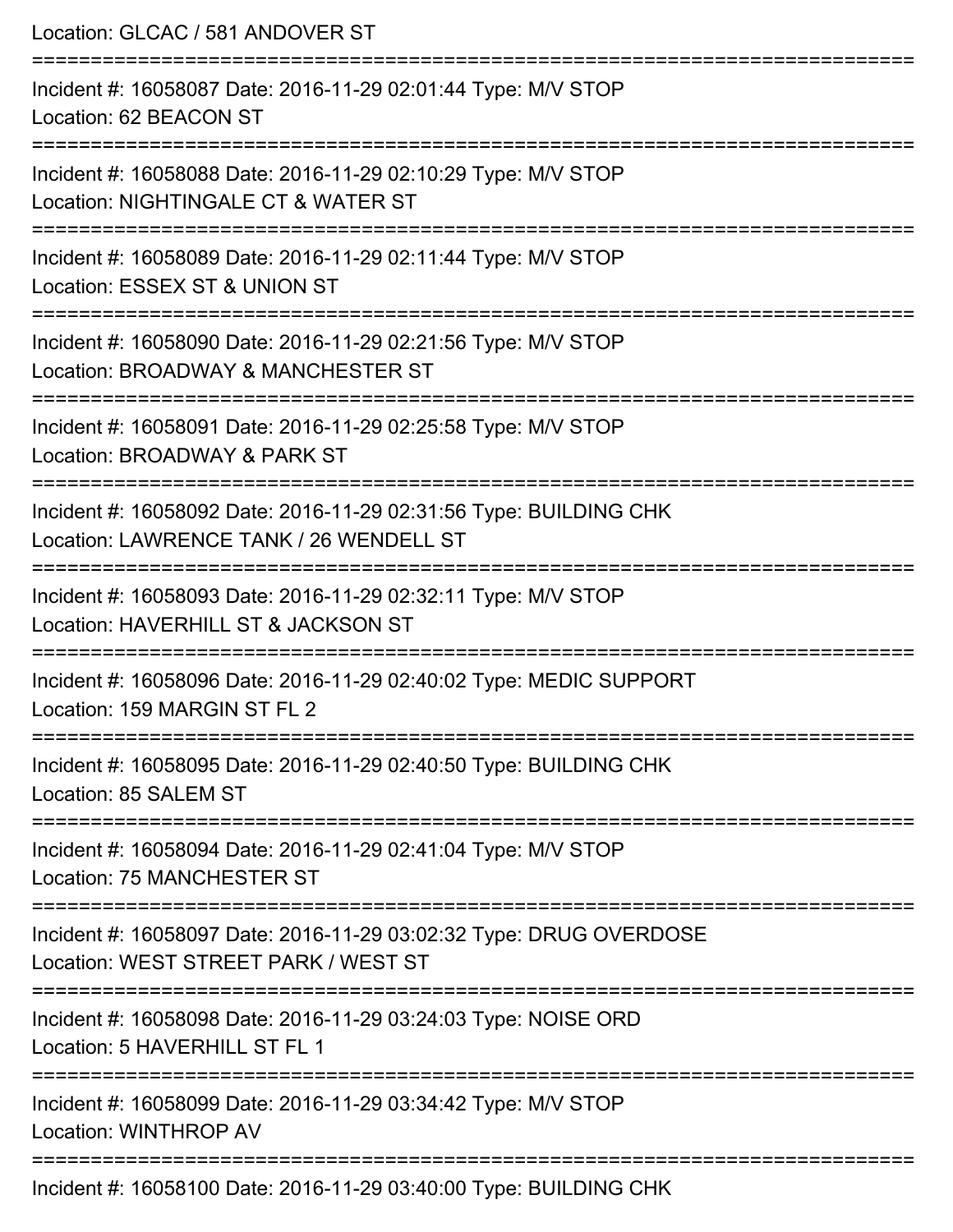| Incident #: 16058101 Date: 2016-11-29 03:47:55 Type: MEDIC SUPPORT<br>Location: 161 SALEM ST #1           |
|-----------------------------------------------------------------------------------------------------------|
| Incident #: 16058102 Date: 2016-11-29 03:51:21 Type: MEDIC SUPPORT<br>Location: 202 FARNHAM ST            |
| Incident #: 16058103 Date: 2016-11-29 03:54:09 Type: TOW OF M/V<br>Location: 38 BRADFORD ST               |
| Incident #: 16058104 Date: 2016-11-29 05:39:49 Type: MEDIC SUPPORT<br>Location: APPLETON ST & METHUEN ST  |
| Incident #: 16058105 Date: 2016-11-29 06:42:16 Type: M/V STOP<br>Location: MARSTON ST & STORROW ST        |
| Incident #: 16058106 Date: 2016-11-29 06:48:39 Type: M/V STOP<br>Location: AMESBURY ST & ESSEX ST         |
| Incident #: 16058107 Date: 2016-11-29 07:01:01 Type: PARK & WALK<br>Location: BRADFORD ST & BROADWAY      |
| Incident #: 16058108 Date: 2016-11-29 07:12:21 Type: AUTO ACC/NO PI<br>Location: MARSTON ST & STORROW ST  |
| Incident #: 16058109 Date: 2016-11-29 07:15:39 Type: CLOSE STREET<br>Location: FOSTER ST & SPRINGFIELD ST |
| Incident #: 16058110 Date: 2016-11-29 07:27:26 Type: TRANSPORT<br>Location: 90 LOWELL ST                  |
| Incident #: 16058111 Date: 2016-11-29 08:04:00 Type: TOW/REPOSSED<br>Location: 10 WHITMAN ST              |
| Incident #: 16058112 Date: 2016-11-29 08:08:22 Type: WIRE DOWN<br>Location: 323 WATER ST                  |
| Incident #: 16058113 Date: 2016-11-29 08:09:10 Type: ALARMS<br>Location: 77 GREENFIELD ST                 |
| Incident #: 16058116 Date: 2016-11-29 08:40:42 Type: MAL DAMAGE                                           |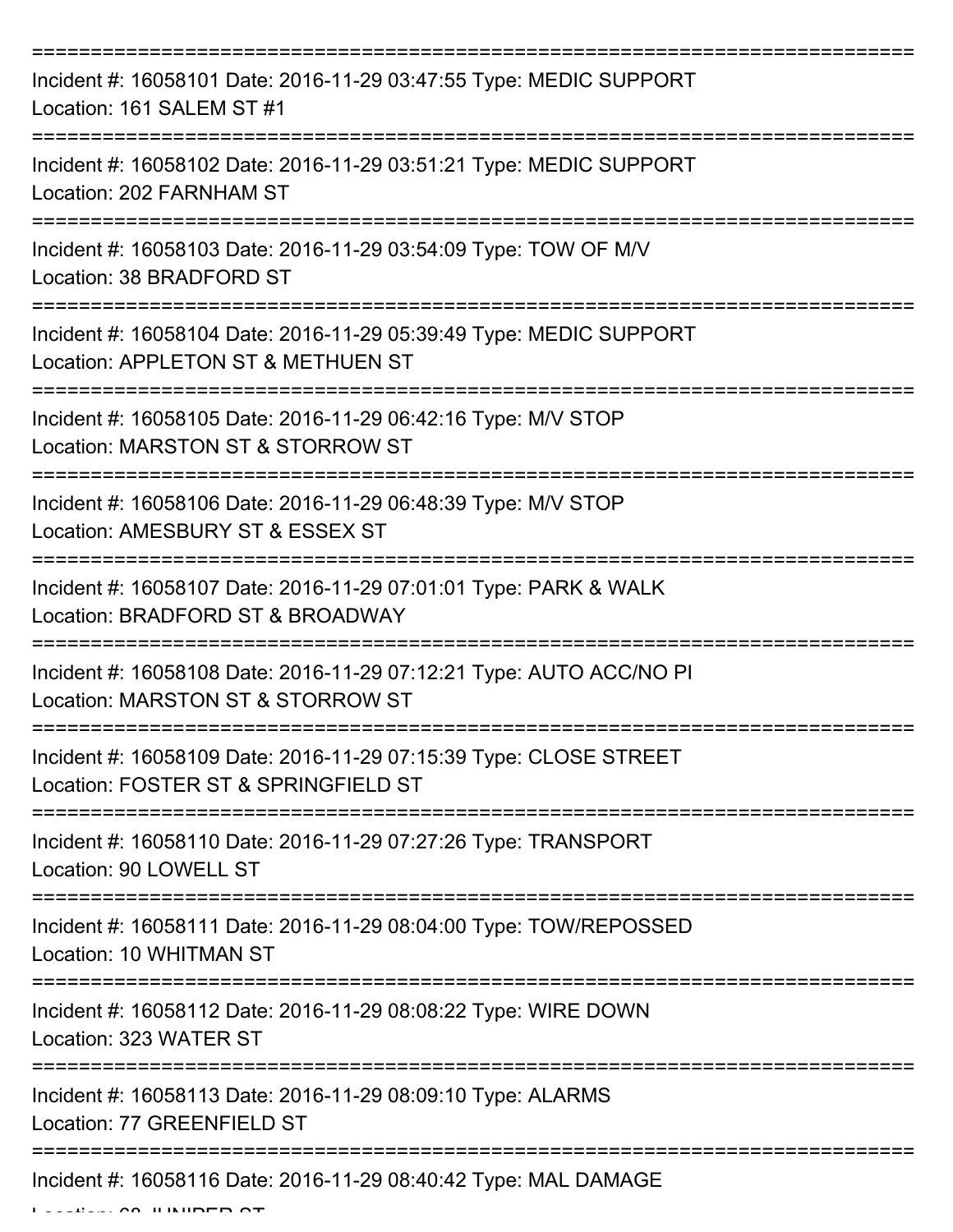| Incident #: 16058114 Date: 2016-11-29 08:42:05 Type: ALARMS<br>Location: 77 GREENFIELD ST                                          |
|------------------------------------------------------------------------------------------------------------------------------------|
| Incident #: 16058115 Date: 2016-11-29 08:45:54 Type: MEDIC SUPPORT<br>Location: 4 SAVOIE AV FL 2                                   |
| Incident #: 16058117 Date: 2016-11-29 09:11:31 Type: SUS PERS/MV<br>Location: BROADWAY DENTAL / 205 BROADWAY<br>=================  |
| Incident #: 16058118 Date: 2016-11-29 09:18:00 Type: WIRE DOWN<br>Location: 378 HAVERHILL ST                                       |
| Incident #: 16058119 Date: 2016-11-29 09:24:55 Type: LARCENY/PAST<br>Location: 354 MERRIMACK ST<br>=============                   |
| Incident #: 16058120 Date: 2016-11-29 09:29:10 Type: ALARM/BURG<br>Location: PAYNE RESD / 7 E HAVERHILL ST<br>-------------------- |
| Incident #: 16058121 Date: 2016-11-29 09:46:04 Type: DOMESTIC/PAST<br><b>Location: 1 BENNINGTON ST</b>                             |
| Incident #: 16058122 Date: 2016-11-29 09:50:20 Type: ALARM/BURG<br>Location: MONROE RESD / 77 GREENFIELD ST                        |
| Incident #: 16058123 Date: 2016-11-29 10:08:09 Type: SPECIAL CHECK<br>Location: 7 CYPRESS AV                                       |
| Incident #: 16058124 Date: 2016-11-29 10:18:18 Type: INVESTIGATION<br>Location: 90 LOWELL ST                                       |
| Incident #: 16058125 Date: 2016-11-29 10:24:40 Type: AUTO ACC/NO PI<br>Location: BROADWAY & ESSEX ST                               |
| Incident #: 16058126 Date: 2016-11-29 10:25:58 Type: AUTO ACC/NO PI<br>Location: KFC / 490 S UNION ST                              |
| Incident #: 16058127 Date: 2016-11-29 10:27:17 Type: SHOPLIFTING<br>Location: MADRAG / 453 ESSEX ST                                |
| Incident #: 16058128 Date: 2016-11-29 10:32:43 Type: WARRANT SERVE                                                                 |

Location: 2 ADDI ETOM ST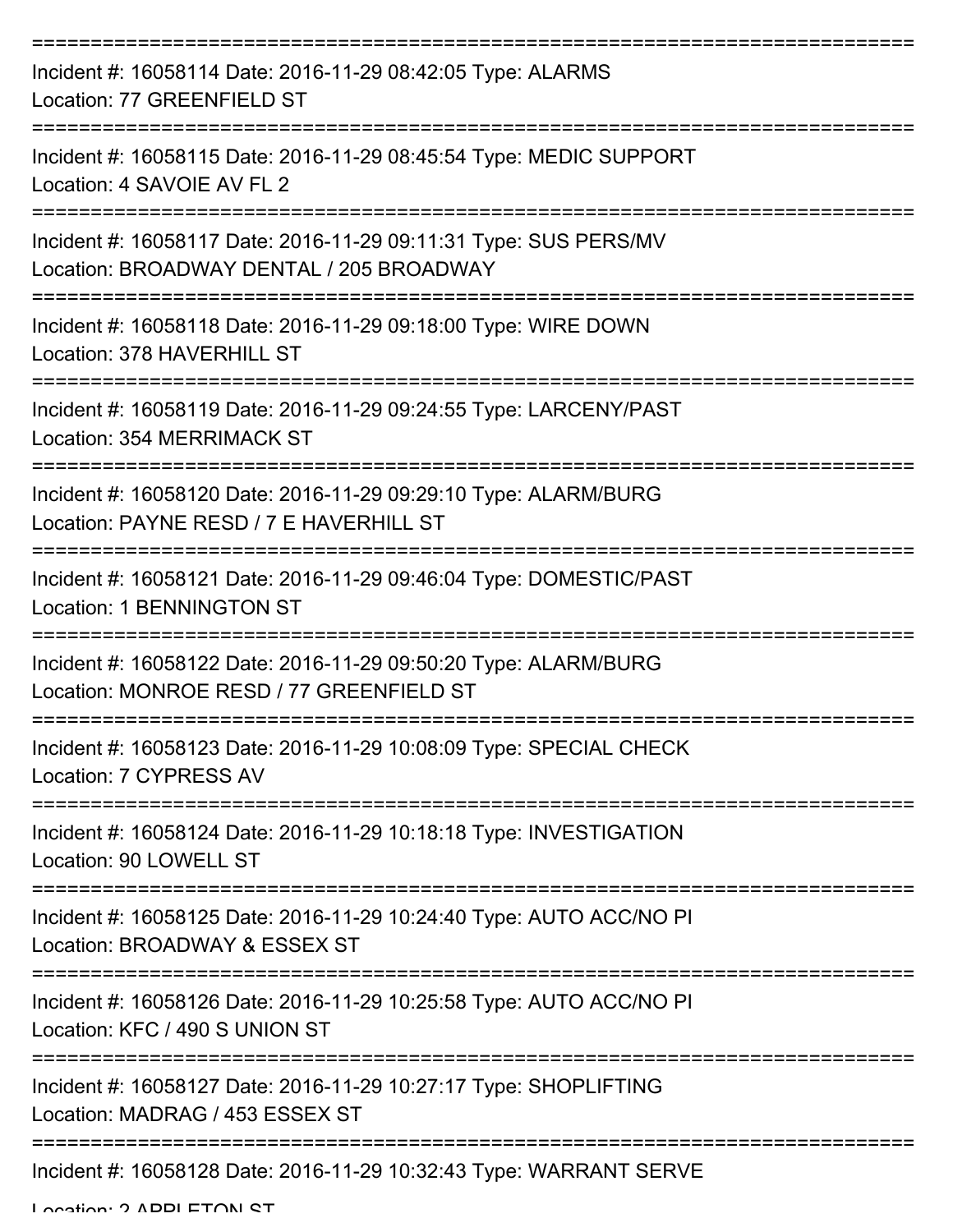| Incident #: 16058129 Date: 2016-11-29 10:43:15 Type: SUICIDE ATTEMPT<br>Location: 119 S BROADWAY           |
|------------------------------------------------------------------------------------------------------------|
| Incident #: 16058130 Date: 2016-11-29 10:43:54 Type: TOW OF M/V<br>Location: FRANKLIN ST & METHUEN ST      |
| Incident #: 16058131 Date: 2016-11-29 10:46:28 Type: TEST QED<br>Location: 90 LOWELL ST                    |
| Incident #: 16058132 Date: 2016-11-29 10:59:44 Type: MEDIC SUPPORT<br>Location: 1 PARKER ST FL 1STFL       |
| Incident #: 16058133 Date: 2016-11-29 11:09:07 Type: SHOPLIFTING<br>Location: MARKET BASKET / 700 ESSEX ST |
| Incident #: 16058134 Date: 2016-11-29 11:09:58 Type: INVEST CONT<br>Location: 66 LAWRENCE ST               |
| Incident #: 16058135 Date: 2016-11-29 11:22:02 Type: A&B PAST<br>Location: 24 HILLTOP AV                   |
| Incident #: 16058136 Date: 2016-11-29 11:26:04 Type: THREATS<br>Location: 111 LOWELL ST                    |
| Incident #: 16058140 Date: 2016-11-29 11:27:33 Type: MAL DAMAGE<br>Location: 102 WALNUT ST                 |
| Incident #: 16058137 Date: 2016-11-29 11:29:07 Type: SUS PERS/MV<br>Location: 116 JACKSON ST               |
| Incident #: 16058138 Date: 2016-11-29 11:42:09 Type: AUTO ACC/NO PI<br>Location: ALDER ST & SPRUCE ST      |
| Incident #: 16058139 Date: 2016-11-29 11:42:51 Type: E911 HANGUP<br>Location: 425 LOWELL ST FL 2NDFL       |
| Incident #: 16058141 Date: 2016-11-29 11:55:08 Type: MEDIC SUPPORT<br>Location: 21 WESTCHESTER DR          |
| Incident #: 16058142 Date: 2016-11-29 12:09:48 Type: LARCENY/PAST<br>Location: 280 MERRIMACK ST            |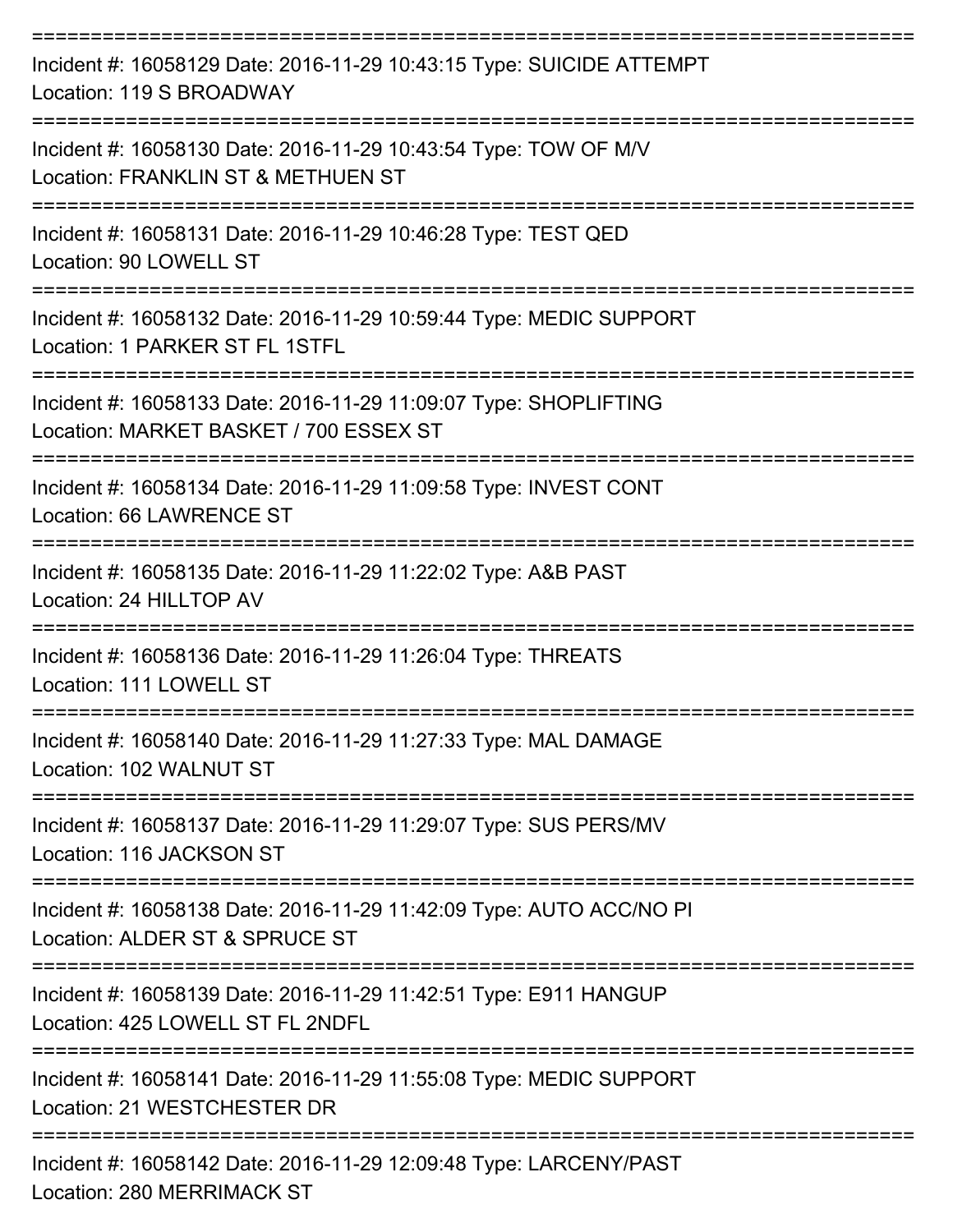| Incident #: 16058143 Date: 2016-11-29 12:11:35 Type: M/V STOP<br>Location: ESSEX ST & NEWBURY ST                                      |
|---------------------------------------------------------------------------------------------------------------------------------------|
| Incident #: 16058144 Date: 2016-11-29 12:13:47 Type: DRUG OVERDOSE<br>Location: PORTUGUESE A SALAZAR CLUB / 2 SARATOGA ST             |
| Incident #: 16058145 Date: 2016-11-29 12:16:56 Type: M/V STOP<br>Location: HAVERHILL ST & WEST ST<br>:=============================== |
| Incident #: 16058146 Date: 2016-11-29 12:34:55 Type: M/V STOP<br>Location: HAVERHILL ST & JACKSON ST                                  |
| Incident #: 16058147 Date: 2016-11-29 12:53:30 Type: FIRE<br>Location: 111 E HAVERHILL ST                                             |
| Incident #: 16058148 Date: 2016-11-29 13:01:38 Type: SUS PERS/MV<br>Location: 600 ESSEX ST                                            |
| Incident #: 16058149 Date: 2016-11-29 13:05:10 Type: MAL DAMAGE<br>Location: BEYOND THE FLESH / 521 BROADWAY<br>=================     |
| Incident #: 16058150 Date: 2016-11-29 13:07:34 Type: AUTO ACC/NO PI<br>Location: MARSHALLS / 73 WINTHROP AV                           |
| Incident #: 16058151 Date: 2016-11-29 13:09:59 Type: LARCENY/PAST<br>Location: 172 LAWRENCE ST                                        |
| Incident #: 16058152 Date: 2016-11-29 13:27:29 Type: DISTURBANCE<br>Location: SANTANDER BANK / 296 ESSEX ST                           |
| :=================================<br>Incident #: 16058154 Date: 2016-11-29 13:29:49 Type: STOL/MV/PAS<br>Location: 58 HANCOCK ST     |
| Incident #: 16058153 Date: 2016-11-29 13:31:58 Type: DISTURBANCE<br>Location: 8 INMAN ST #APT14                                       |
| Incident #: 16058155 Date: 2016-11-29 13:39:31 Type: SUS PERS/MV<br>Location: 7 KEIGHLEY CT                                           |
| Incident #: 16058156 Date: 2016-11-29 13:45:45 Type: ALARM/BURG<br>Location: 136 BUTLER ST                                            |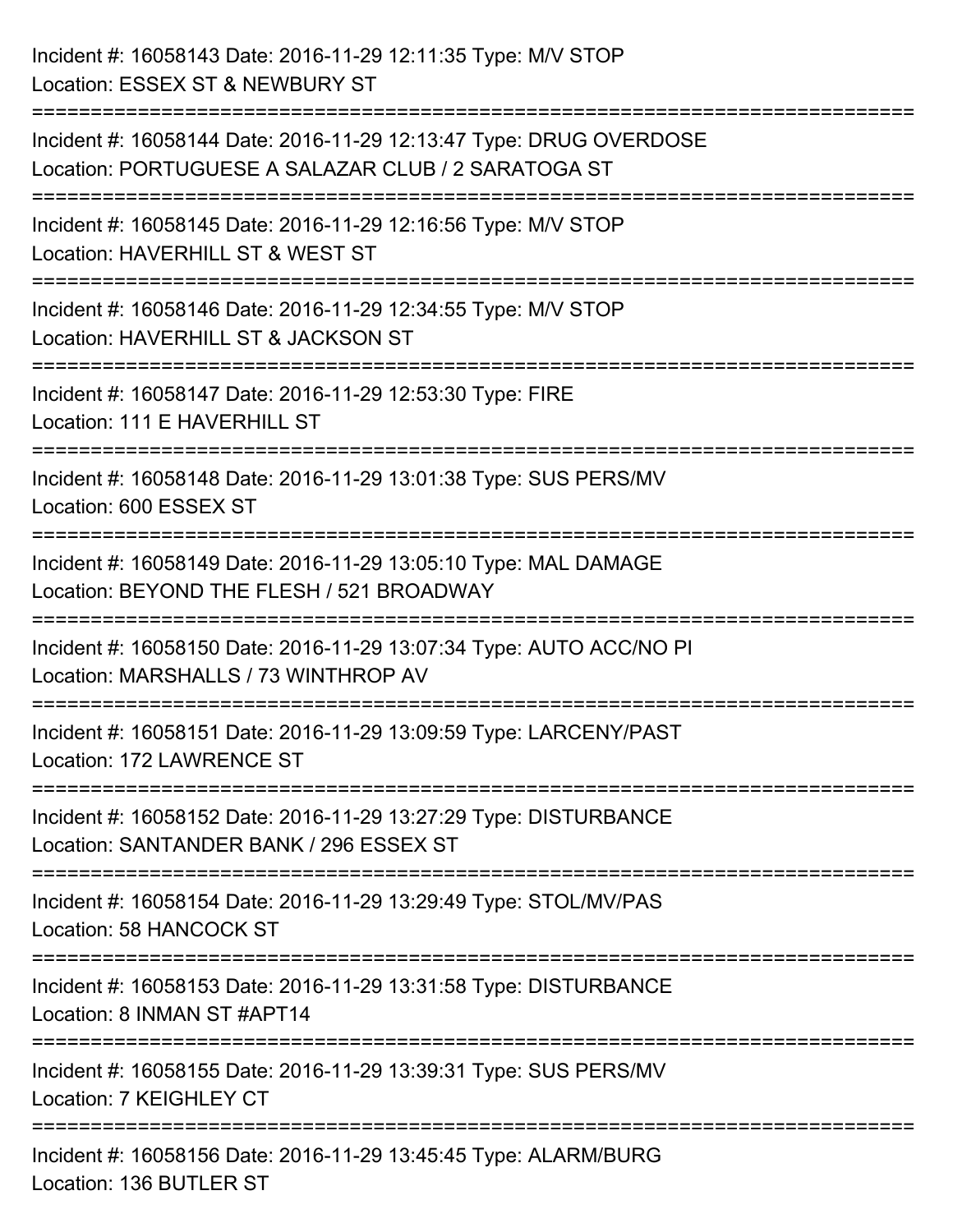| Incident #: 16058157 Date: 2016-11-29 13:46:46 Type: DISABLED MV<br>Location: PARKER ST & SALEM ST                                      |
|-----------------------------------------------------------------------------------------------------------------------------------------|
| :=======================<br>Incident #: 16058158 Date: 2016-11-29 13:58:43 Type: TRESPASSING<br>Location: AMESBURY ST & LOWELL ST       |
| Incident #: 16058159 Date: 2016-11-29 14:07:50 Type: THREATS<br>Location: WALK IN WALK / 123 LOWELL ST #2<br>========================== |
| Incident #: 16058160 Date: 2016-11-29 15:12:59 Type: GENERAL SERV<br>Location: 77 OXFORD ST #APT1                                       |
| Incident #: 16058161 Date: 2016-11-29 15:34:50 Type: UNWANTEDGUEST<br>Location: MCDONALDS / 50 BROADWAY<br>================             |
| Incident #: 16058162 Date: 2016-11-29 16:02:52 Type: DOMESTIC/PROG<br>Location: 222 ESSEX ST #205 FL 2ND<br>=========================   |
| Incident #: 16058165 Date: 2016-11-29 16:04:01 Type: A&B PAST<br>Location: 163 PARK ST #1                                               |
| Incident #: 16058163 Date: 2016-11-29 16:04:29 Type: DRUG VIO<br>Location: SOUTH BROADWAY                                               |
| Incident #: 16058164 Date: 2016-11-29 16:08:39 Type: MEDIC SUPPORT<br>Location: 78 HOLLY ST                                             |
| Incident #: 16058166 Date: 2016-11-29 16:13:08 Type: DRUG VIO<br>Location: 320 S BROADWAY                                               |
| Incident #: 16058167 Date: 2016-11-29 16:14:24 Type: 209A/SERVE<br>Location: 104 SALEM ST                                               |
| Incident #: 16058168 Date: 2016-11-29 16:21:41 Type: 209A/SERVE<br>Location: 104 CAMBRIDGE ST                                           |
| Incident #: 16058169 Date: 2016-11-29 16:35:05 Type: AUTO ACC/NO PI<br>Location: 354 MERRIMACK ST                                       |
| Incident #: 16058170 Date: 2016-11-29 16:38:50 Type: SEX OFF. PAST<br>Location: 45 BROADWAY                                             |

===========================================================================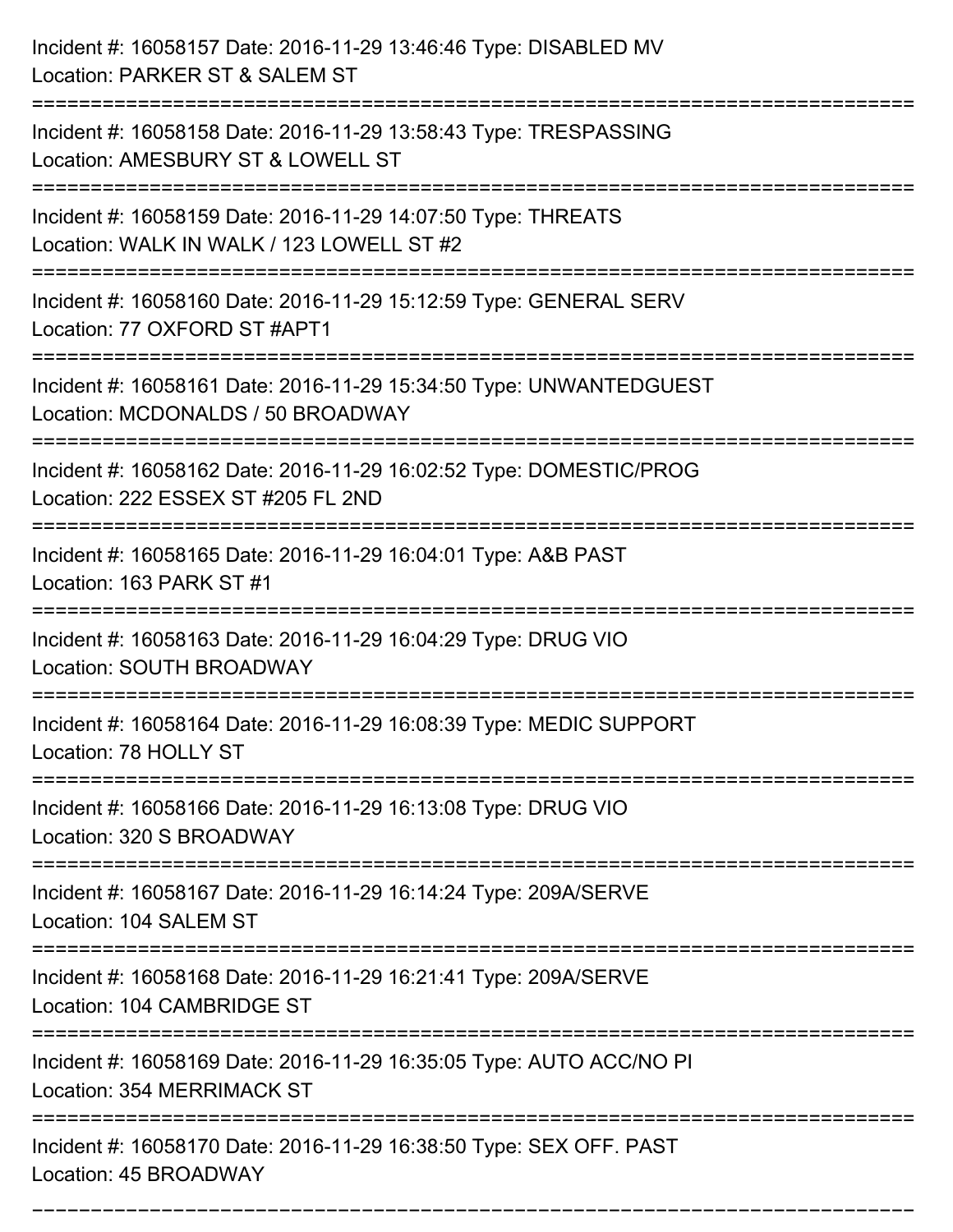| Incident #: 16058171 Date: 2016-11-29 16:40:07 Type: UNWANTEDGUEST<br>Location: 12 METHUEN ST FL 3RDLF                           |
|----------------------------------------------------------------------------------------------------------------------------------|
| Incident #: 16058172 Date: 2016-11-29 16:54:41 Type: 209A/SERVE<br>Location: 96 BOWDOIN ST                                       |
| Incident #: 16058173 Date: 2016-11-29 16:58:04 Type: AUTO ACC/PED<br>Location: S BROADWAY & SALEM ST                             |
| Incident #: 16058174 Date: 2016-11-29 17:10:29 Type: 209A/SERVE<br>Location: 35 EASTON ST                                        |
| Incident #: 16058175 Date: 2016-11-29 17:12:50 Type: AUTO ACC/NO PI<br>Location: 123 LAWRENCE ST                                 |
| Incident #: 16058176 Date: 2016-11-29 17:15:56 Type: AUTO ACC/PED<br>Location: 425 S BROADWAY                                    |
| Incident #: 16058178 Date: 2016-11-29 17:17:15 Type: MISSING PERS<br>Location: 60 BURLINGTON ST FL 3RD                           |
| Incident #: 16058177 Date: 2016-11-29 17:19:05 Type: ALARM/BURG<br>Location: RESIDENTIAL; CARLOS CASANOVA / 136 BUTLER ST        |
| Incident #: 16058179 Date: 2016-11-29 17:22:03 Type: CK WELL BEING<br>Location: 30 SUMMER ST #B                                  |
| Incident #: 16058180 Date: 2016-11-29 17:32:37 Type: DRUG OVERDOSE<br>Location: BOSTON MARKET / 435 WINTHROP AV                  |
| Incident #: 16058181 Date: 2016-11-29 17:32:37 Type: DOMESTIC/PAST<br>Location: 163 PARK ST FL 1                                 |
| Incident #: 16058182 Date: 2016-11-29 17:42:05 Type: ALARM/BURG<br>Location: 167 ANDOVER ST                                      |
| ----------------------------<br>Incident #: 16058183 Date: 2016-11-29 17:43:59 Type: AUTO ACC/NO PI<br>Location: COMMONWEALTH DR |
| Incident #: 16058184 Date: 2016-11-29 17:49:08 Type: CK WELL BEING<br>Location: 30 KNOX ST                                       |
|                                                                                                                                  |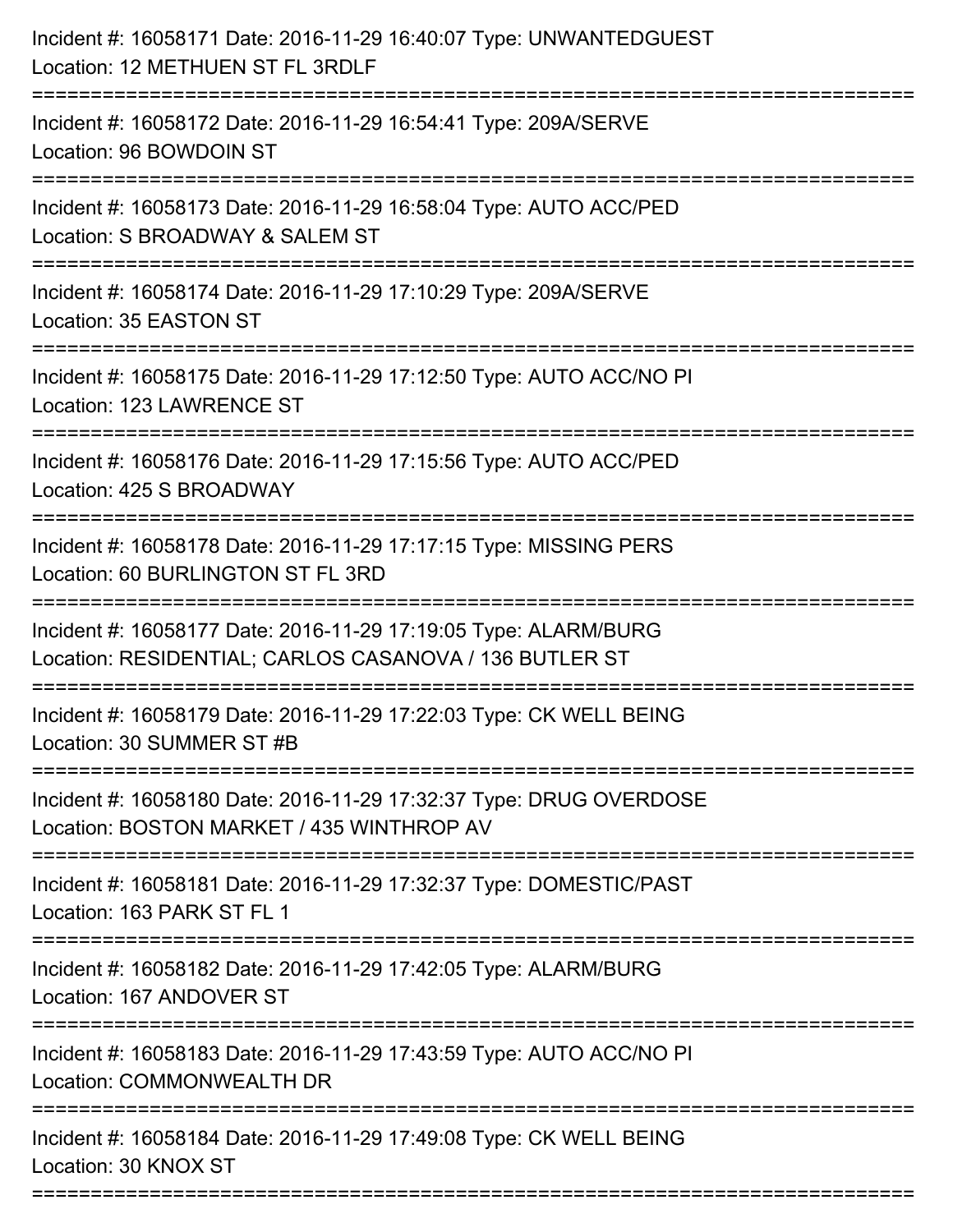Location: LEAHY SCHOOL / 100 ERVING AV =========================================================================== Incident #: 16058187 Date: 2016-11-29 18:32:41 Type: M/V STOP Location: CAMBRIDGE ST & WINTHROP AV =========================================================================== Incident #: 16058188 Date: 2016-11-29 18:32:49 Type: AUTO ACC/UNK PI Location: HAFFNERS GAS STATION / 194 S BROADWAY =========================================================================== Incident #: 16058186 Date: 2016-11-29 18:32:57 Type: AUTO ACC/UNK PI Location: COMMON ST & NEWBURY ST =========================================================================== Incident #: 16058189 Date: 2016-11-29 18:39:30 Type: M/V STOP Location: ANDOVER ST & PARKER ST =========================================================================== Incident #: 16058190 Date: 2016-11-29 18:40:05 Type: M/V STOP Location: LAWRENCE ST & LEXINGTON ST =========================================================================== Incident #: 16058191 Date: 2016-11-29 18:51:34 Type: LARCENY/PAST Location: 75 BASSWOOD ST =========================================================================== Incident #: 16058192 Date: 2016-11-29 18:53:39 Type: TRESPASSING Location: MCDONALDS / 50 BROADWAY =========================================================================== Incident #: 16058193 Date: 2016-11-29 19:06:30 Type: 209A/SERVE Location: 87 ALDER ST =========================================================================== Incident #: 16058194 Date: 2016-11-29 19:27:11 Type: 209A/SERVE Location: 104 CAMBRIDGE ST =========================================================================== Incident #: 16058195 Date: 2016-11-29 19:28:23 Type: 209A/SERVE Location: 104 CAMBRIDGE ST =========================================================================== Incident #: 16058196 Date: 2016-11-29 19:29:24 Type: 209A/SERVE Location: 104 CAMBRIDGE ST =========================================================================== Incident #: 16058197 Date: 2016-11-29 19:37:09 Type: DOMESTIC/PROG Location: 33 BROOK ST #6 =========================================================================== Incident #: 16058198 Date: 2016-11-29 19:40:46 Type: DOMESTIC/PROG Location: 57 CEDAR ST FL 3 ===========================================================================

Incident #: 16058199 Date: 2016 11 29 19:48:59 Type: CK WELL BEING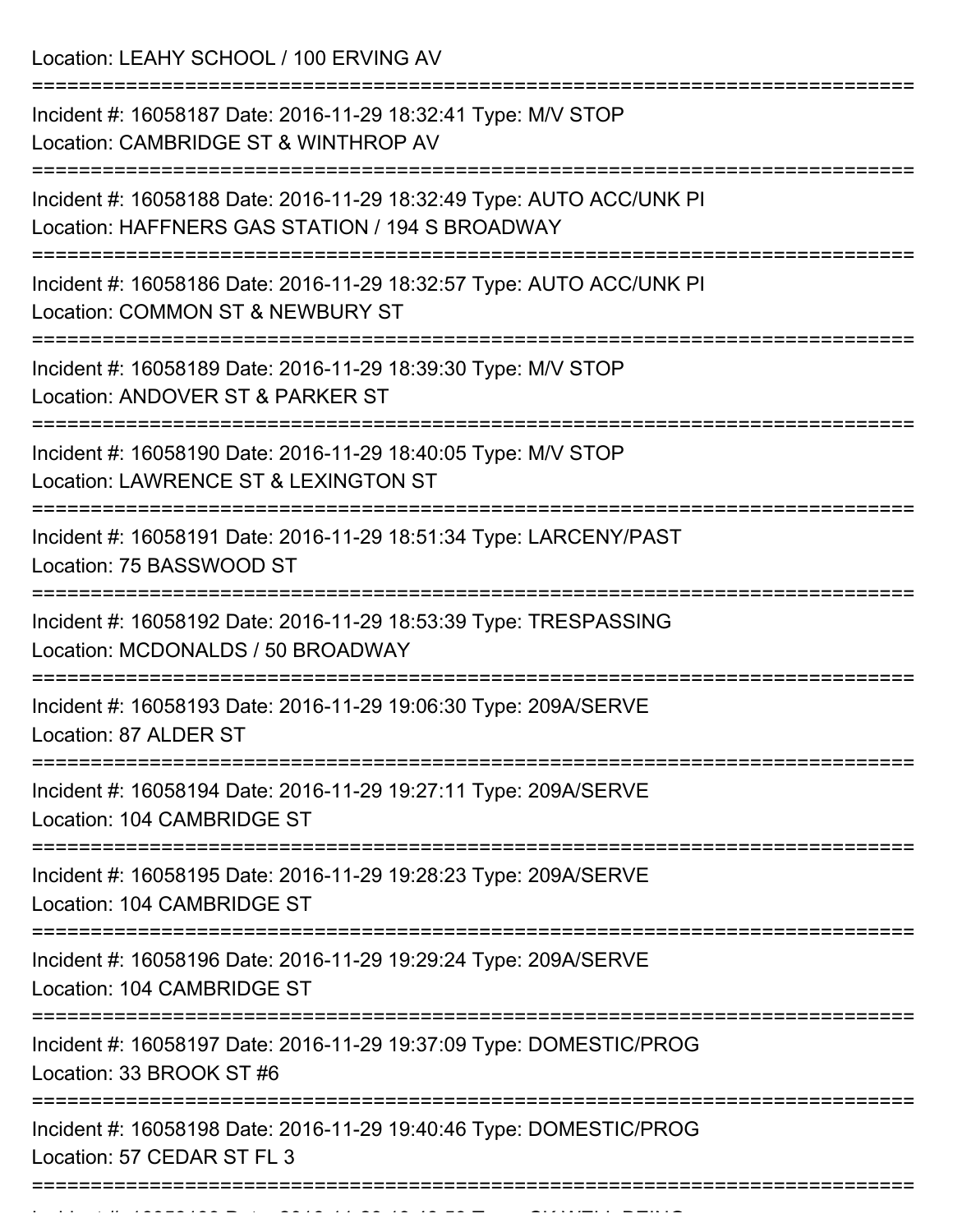| Location: CVS PHARMACY / 266 BROADWAY                                                                      |
|------------------------------------------------------------------------------------------------------------|
| Incident #: 16058200 Date: 2016-11-29 19:51:34 Type: GENERAL SERV<br>Location: 5 FARNHAM ST #B             |
| Incident #: 16058201 Date: 2016-11-29 19:57:12 Type: SUS PERS/MV<br>Location: 570 S UNION ST               |
| Incident #: 16058203 Date: 2016-11-29 20:05:40 Type: 209A/SERVE<br>Location: 90 LOWELL ST                  |
| Incident #: 16058202 Date: 2016-11-29 20:05:52 Type: AUTO ACC/PI<br>Location: BROADWAY & HAVERHILL ST      |
| Incident #: 16058204 Date: 2016-11-29 20:07:14 Type: 209A/SERVE<br>Location: 287 BROADWAY                  |
| Incident #: 16058205 Date: 2016-11-29 20:08:30 Type: 209A/SERVE<br>Location: 90 LOWELL ST                  |
| Incident #: 16058206 Date: 2016-11-29 20:10:27 Type: 209A/SERVE<br>Location: 304 MARKET ST                 |
| Incident #: 16058207 Date: 2016-11-29 20:10:59 Type: M/V STOP<br>Location: BRADFORD ST & BROADWAY          |
| Incident #: 16058210 Date: 2016-11-29 20:11:16 Type: 209A/SERVE<br>Location: 90 LOWELL ST                  |
| Incident #: 16058208 Date: 2016-11-29 20:15:29 Type: M/V STOP<br>Location: S UNION ST & WINTHROP AV        |
| Incident #: 16058209 Date: 2016-11-29 20:18:15 Type: M/V STOP<br>Location: CENTRAL BRIDGE / 0 MERRIMACK ST |
| Incident #: 16058211 Date: 2016-11-29 20:19:29 Type: 209A/SERVE<br>Location: 90 LOWELL ST                  |
| Incident #: 16058212 Date: 2016-11-29 20:21:18 Type: MISSING PERS<br>Location: 60 ARLINGTON ST FL 3        |
|                                                                                                            |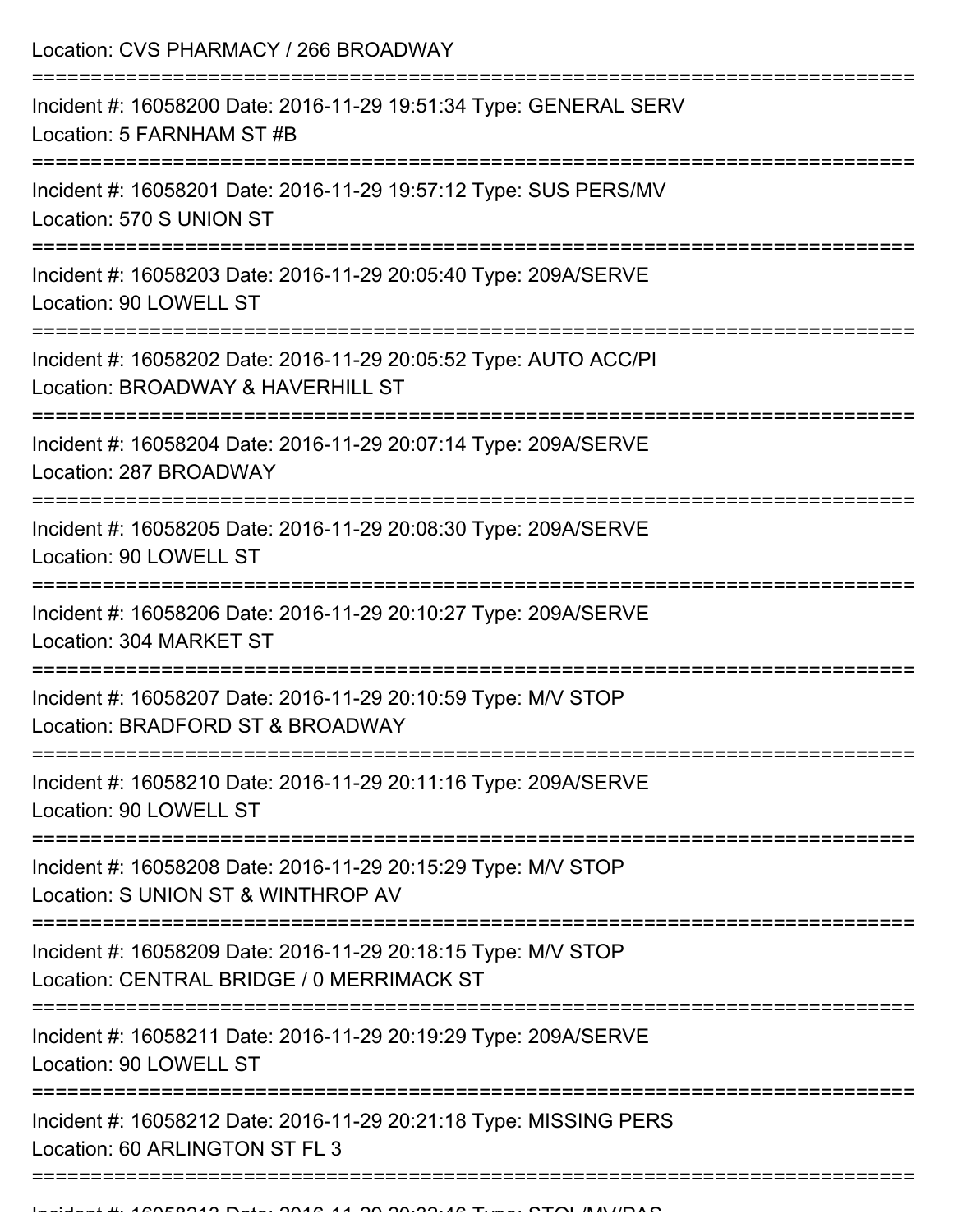| Incident #: 16058214 Date: 2016-11-29 20:50:26 Type: M/V STOP<br><b>Location: ESSEX ST</b><br>==============================<br>Incident #: 16058215 Date: 2016-11-29 21:11:24 Type: M/V STOP |
|-----------------------------------------------------------------------------------------------------------------------------------------------------------------------------------------------|
|                                                                                                                                                                                               |
| Location: 493 HAVERHILL ST                                                                                                                                                                    |
| Incident #: 16058216 Date: 2016-11-29 21:12:06 Type: M/V STOP<br>Location: MARKET ST & PARKER ST                                                                                              |
| Incident #: 16058217 Date: 2016-11-29 21:13:23 Type: LARCENY/PAST<br>Location: 56 CAMBRIDGE ST                                                                                                |
| Incident #: 16058218 Date: 2016-11-29 21:24:43 Type: M/V STOP<br>Location: 205 BROADWAY                                                                                                       |
| Incident #: 16058219 Date: 2016-11-29 21:28:58 Type: HARASSMENT<br>Location: 44 IRENE ST #2 FL 2                                                                                              |
| Incident #: 16058220 Date: 2016-11-29 21:45:33 Type: AUTO ACC/NO PI<br>Location: 62 CONGRESS ST                                                                                               |
| Incident #: 16058221 Date: 2016-11-29 21:47:13 Type: LARCENY/PROG<br>Location: 157 LAWRENCE ST                                                                                                |
| Incident #: 16058222 Date: 2016-11-29 22:03:22 Type: LARCENY/PAST<br>Location: 157 LAWRENCE ST                                                                                                |
| Incident #: 16058223 Date: 2016-11-29 22:09:53 Type: M/V STOP<br>Location: APPLETON ST & ESSEX ST                                                                                             |
| Incident #: 16058224 Date: 2016-11-29 22:41:35 Type: TRESPASSING<br>Location: 10 GRAFTON ST #3-2                                                                                              |
| Incident #: 16058225 Date: 2016-11-29 22:53:35 Type: ALARM/BURG<br>Location: GUILMETTE SCHOOL / 80 BODWELL ST                                                                                 |
| Incident #: 16058226 Date: 2016-11-29 22:58:06 Type: DOMESTIC/PROG<br>Location: 34 SUNSET AV #2                                                                                               |

Incident #: 16058227 Date: 2016-11-29 23:03:31 Type: SUS PERS/MV